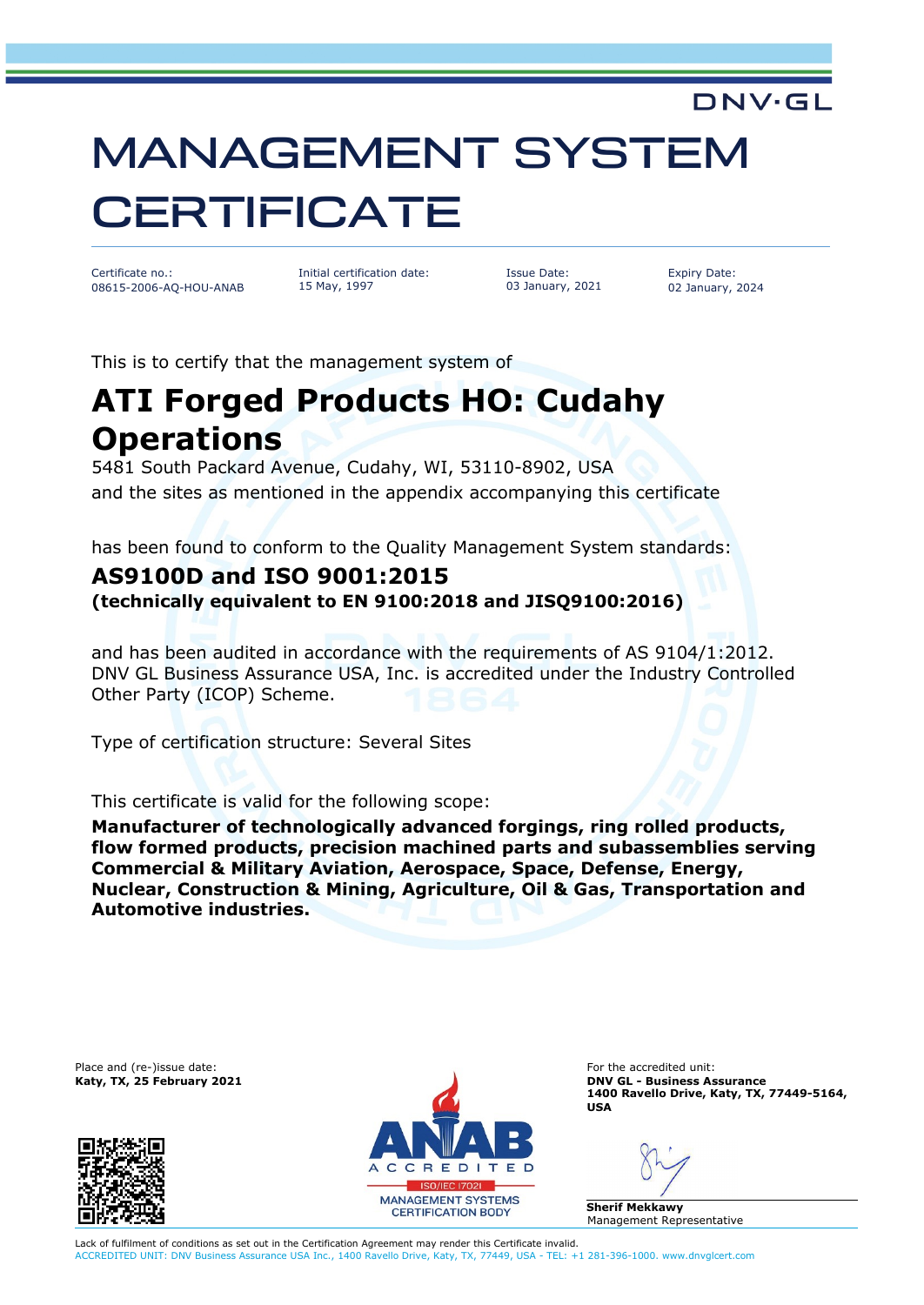Certificate no.: 08615-2006-AQ-HOU-ANAB Place and (re-)issue date: Katy, TX, **25 February 2021**

## **Appendix to Certificate**

Locations included in the certification are as follows:

| <b>Site Name</b>                                                               | <b>Site Address</b>                                      | <b>Site Scope</b>                                                                                                                                                                                                                                                                                                                                                                                                                                                                                                                                                                                                                                                                                                                                                                                      |
|--------------------------------------------------------------------------------|----------------------------------------------------------|--------------------------------------------------------------------------------------------------------------------------------------------------------------------------------------------------------------------------------------------------------------------------------------------------------------------------------------------------------------------------------------------------------------------------------------------------------------------------------------------------------------------------------------------------------------------------------------------------------------------------------------------------------------------------------------------------------------------------------------------------------------------------------------------------------|
| <b>CENTRAL FUNCTION</b><br>ATI Forged Products HO:<br><b>Cudahy Operations</b> | 5481 South Packard Avenue<br>Cudahy, WI, 53110-8902, USA | Manufacturer of technologically<br>advanced forgings, ring rolled<br>products, flow formed products,<br>precision machined parts and<br>subassemblies serving Commercial &<br>Military Aviation, Aerospace, Space,<br>Defense, Energy, Nuclear, Construction<br>& Mining, Agriculture, Oil & Gas,<br><b>Transportation and Automotive</b><br>industries. Cudahy Operations<br>performs raw material cutting &<br>conditioning, forming operations that<br>include hammers, presses, isothermal<br>forging, ring-rolling and post forge<br>operations that include heat treat,<br>conditioning, machining, inspection<br>and testing. Cudahy Operations<br>primarily serves commercial & military<br>aviation, aerospace, space, defense,<br>construction & mining, oil & gas and<br>energy industries. |
| <b>ATI Forged Products</b><br>Appleton Operations                              | 3500 N. Executive<br>Appleton, WI, 54911-8801, USA       | Appleton Operations performs post<br>machining operations that include<br>inspection and testing. Appleton<br>Operations primarily serves internal<br>ATI customers with services on product<br>that, after further processing, is<br>ultimately used in the commercial &<br>military aviation industries.                                                                                                                                                                                                                                                                                                                                                                                                                                                                                             |
| <b>ATI Forged Products</b><br>Coon Valley Operations                           | 100 Jack Berg Lane<br>Coon Valley, WI, 54623-8044, USA   | Coon Valley Operations performs<br>machining and post machining<br>operations that include inspection &<br>testing. Coon Valley Operations<br>primarily serves internal ATI customers<br>with services on product that, after<br>further processing, is ultimately used<br>in the commercial & military aviation,<br>aerospace and defense industries.                                                                                                                                                                                                                                                                                                                                                                                                                                                 |
| <b>ATI Forged Products</b><br><b>Billerica Operations</b>                      | 12 Suburban Park Drive<br>Billerica, MA, 01821-3998, USA | Billerica Operations @ 12 Suburban<br>Park Drive performs post forming<br>operations that include machining and<br>inspection & testing. Billerica<br>Operations primarily serves defense,<br>nuclear and commercial & military<br>aviation industries.                                                                                                                                                                                                                                                                                                                                                                                                                                                                                                                                                |

Lack of fulfilment of conditions as set out in the Certification Agreement may render this Certificate invalid.

ACCREDITED UNIT: DNV Business Assurance USA Inc., 1400 Ravello Drive, Katy, TX, 77449, USA - TEL: +1 281-396-1000. www.dnvglcert.com

**DNV·GL**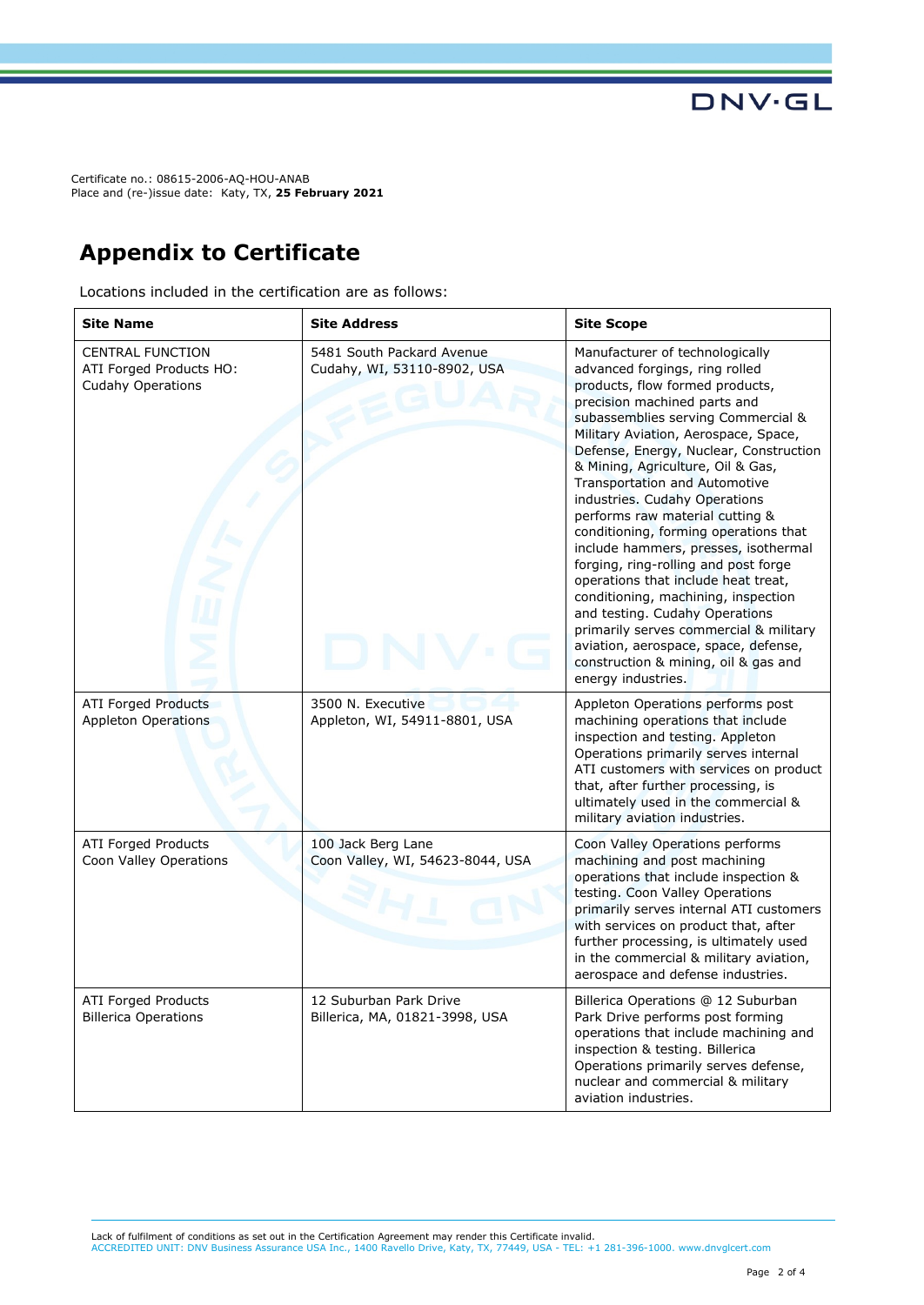**DNV·GL** 

Certificate no.: 08615-2006-AQ-HOU-ANAB Place and (re-)issue date: Katy, TX, **25 February 2021**

| <b>Site Name</b>                                              | <b>Site Address</b>                                          | <b>Site Scope</b>                                                                                                                                                                                                                                                                                                                                                     |
|---------------------------------------------------------------|--------------------------------------------------------------|-----------------------------------------------------------------------------------------------------------------------------------------------------------------------------------------------------------------------------------------------------------------------------------------------------------------------------------------------------------------------|
| <b>ATI Forged Products</b><br><b>Billerica Operations</b>     | 5 Suburban Park Drive<br>Billerica, MA, 01821, USA           | Billerica Operations @ 5 Suburban Park<br>Drive performs raw material cutting &<br>conditioning, forming operations that<br>include hammer, cold flow forming and<br>post forming operations that include<br>machining, inspection and testing.<br><b>Billerica Operations primarily serves</b><br>defense, nuclear and commercial &<br>military aviation industries. |
| ATI Forged Products<br><b>East Hartford Operations</b>        | 311 Prestige Park Road<br>East Hartford, CT, 06108-1928, USA | East Hartford Operations @ 311<br>Prestige Park performs semi-finish<br>machining, precision finish machining,<br>assembly and inspection operations.<br>East Hartford Operations primarily<br>serves the commercial & military<br>aviation, aerospace and defense<br>industries.                                                                                     |
| <b>ATI Forged Products</b><br><b>East Hartford Operations</b> | 45 Hayden Station Road<br>Windsor, CT, 06095, USA            | East Hartford Operations @ 45 Hayden<br>Station performs a surface finishing<br>operation. East Hartford Operations<br>primarily serves the commercial &<br>military aviation, aerospace and<br>defense industries.                                                                                                                                                   |
| <b>ATI Forged Products</b><br><b>Irvine Operations</b>        | 9 Wrigley<br>Irvine, CA, 92618-2711, USA                     | Irvine Operations @ 9 Wrigley<br>performs raw material cutting &<br>conditioning, forming operations that<br>include hot die press forging and post<br>forge operations that include<br>machining, heat treat and inspection &<br>testing. Irvine Operations primarily<br>serves the commercial & military<br>aviation industries.                                    |
| <b>ATI Forged Products</b><br><b>Irvine Operations</b>        | 6 Faraday<br>Irvine, CA, 92618, USA                          | Irvine Operations @ 6 Faraday<br>primarily consists of office space and<br>performs limited post forge operations<br>that include inspection and<br>nonconforming material storage and<br>primarily serves the commercial &<br>military aviation industries.                                                                                                          |
| ATI Forged Products<br><b>Irvine Operations</b>               | 6 Mason<br>Irvine, CA, 92618, USA                            | Irvine Operations @ 6 Mason performs<br>post forge operations that include<br>receiving, testing, packaging and<br>shipping and primarily serves the<br>commercial & military aviation<br>industries.                                                                                                                                                                 |

Lack of fulfilment of conditions as set out in the Certification Agreement may render this Certificate invalid.<br>ACCREDITED UNIT: DNV Business Assurance USA Inc., 1400 Ravello Drive, Katy, TX, 77449, USA - TEL: +1 281-396-1